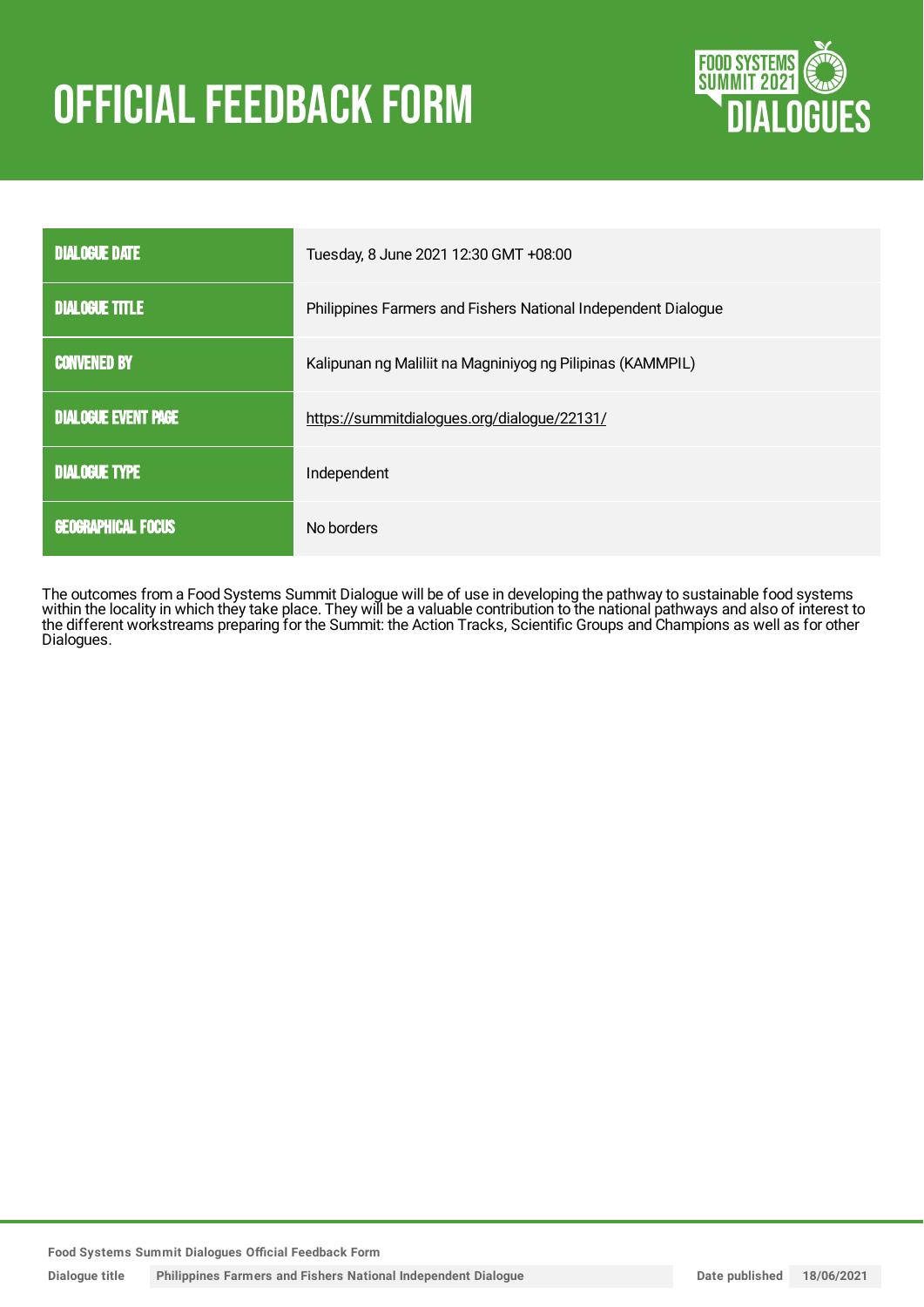## 1.PARTICIPATION

**TOTAL NUMBER OF PARTICIPANTS** 



#### NUMBER OF PARTICIPANTS FROM EACH STAKEHOLDER GROUP

| 6  | Small/medium enterprise/artisan             |               | Workers and trade union                     |
|----|---------------------------------------------|---------------|---------------------------------------------|
|    | Large national business                     |               | <b>Member of Parliament</b>                 |
|    | Multi-national corporation                  |               | Local authority                             |
| 53 | Small-scale farmer                          | $\mathcal{P}$ | Government and national institution         |
|    | Medium-scale farmer                         |               | Regional economic community                 |
|    | Large-scale farmer                          | 4             | <b>United Nations</b>                       |
| 2  | Local Non-Governmental Organization         |               | International financial institution         |
|    | International Non-Governmental Organization | 5             | Private Foundation / Partnership / Alliance |
| 2  | Indigenous People                           |               | Consumer group                              |
|    | Science and academia                        |               | Other                                       |

**Food Systems Summit Dialogues Official Feedback Form**

**Dialogue title Philippines Farmers and Fishers National Independent Dialogue Date published 18/06/2021**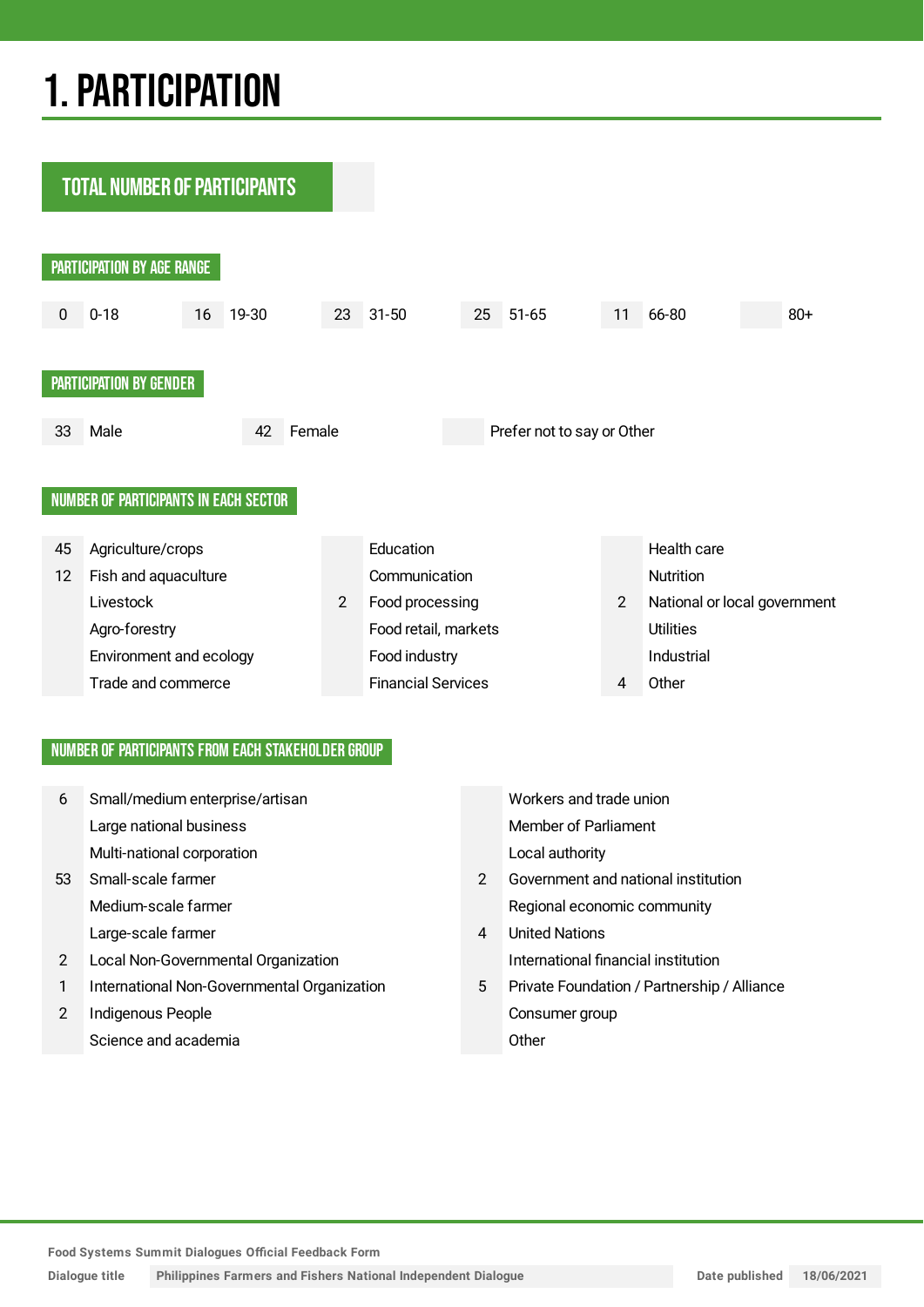### 2. PRINCIPLES OF ENGAGEMENT

#### HOW DID YOU ORGANIZE THE DIALOGUE SO THAT THE PRINCIPLES WERE INCORPORATED, REINFORCED AND ENHANCED?

This is the first National Independent Dialogue conducted for Philippine Farmers and Fishers. There are many farmers federation with competing ideas and strategies. The Convenor saw to it that despite the differences among federations, invitation was open to all including thise highly critical of the FSS process. It was expected that 35 to 50 farmer and fishers leaders will attend the Independent Dialogue, but the number of leaders who joined swelled to 75 participants. It was a mix of moderates and highly critical but are one in engaging the FSS process.

#### HOW DID YOUR DIALOGUE REFLECT SPECIFIC ASPECTS OF THE PRINCIPLES?

While discussions were colorful during breakout groups of FGDs, each group respected the ideas and propositions of other farmers groups and encouraged the formulation of certain ideas into policy proposals and/or solution propositions along the Action Tracks.

#### DO YOU HAVE ADVICE FOR OTHER DIALOGUE CONVENORS ABOUT APPRECIATINGTHE PRINCIPLES OF ENGAGEMENT?

Yes. In the FSS processes, small producers of food, particularly farmers and fishers, are many times relegated to footnotes or anecdotal. We should encourage small farmers and fishers to contribute in the formulation of game changing solutions. Their experiences, wisdom and initiative are so rich and can contribute in transforming our food systems and achieving the SDGs.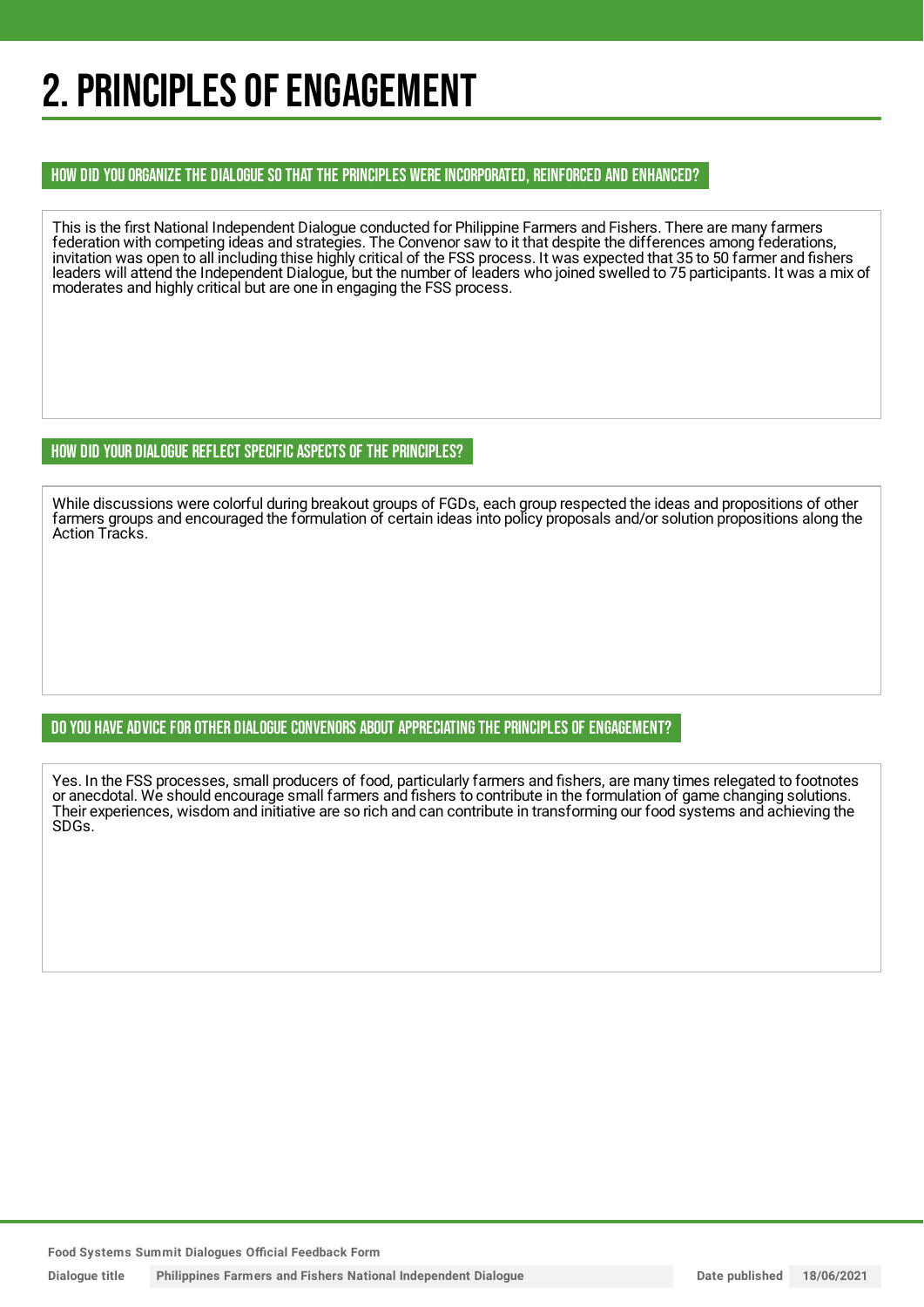## 3. METHOD

The outcomes of a Dialogue are influenced by the method that is used.

DID YOU USE THE SAME METHOD AS RECOMMENDED BY THE CONVENORS REFERENCE MANUAL?

✓ **Yes No**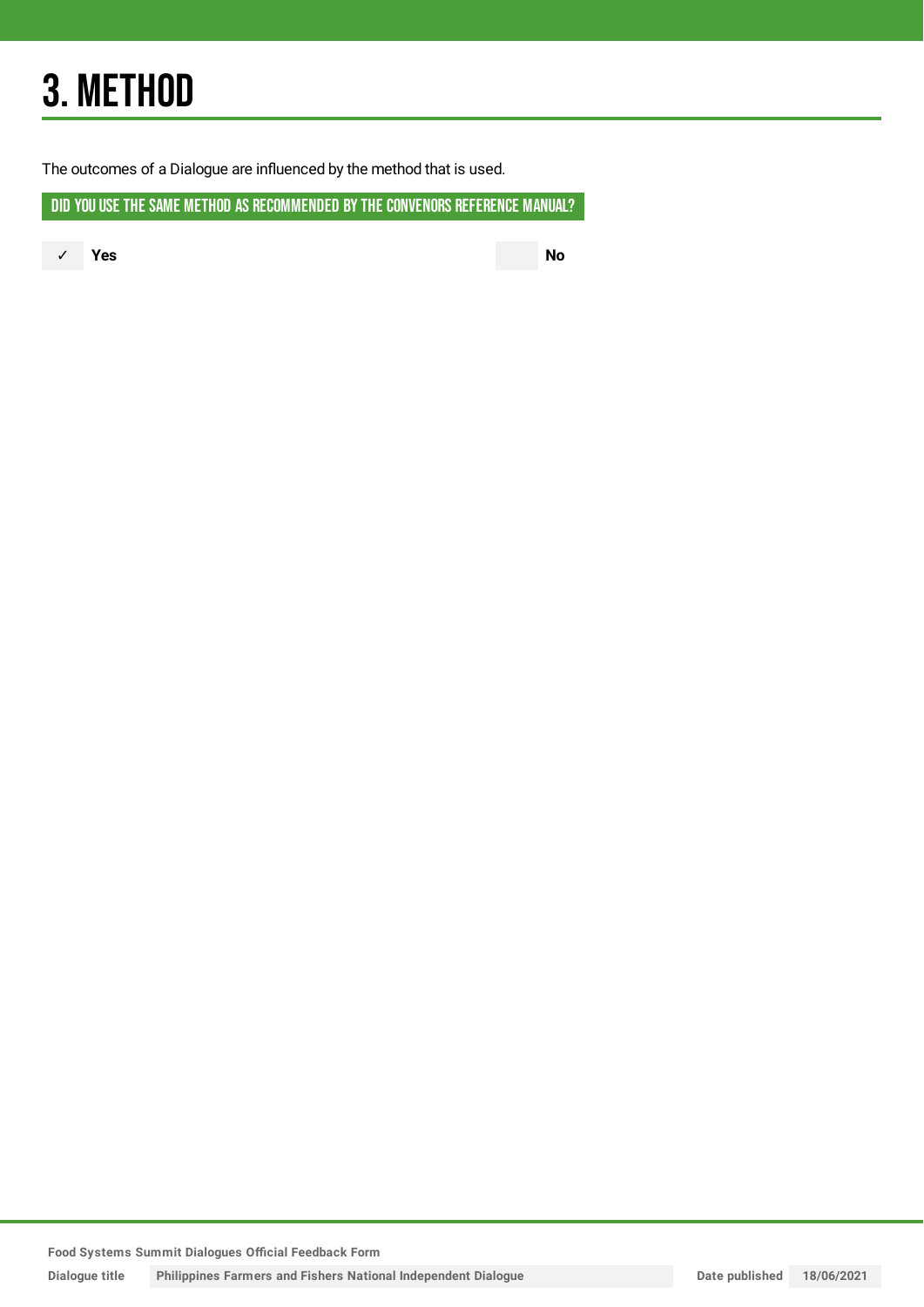## 4. DIALOGUE FOCUS & OUTCOMES

### MAJOR FOCUS

Based on the group discussions, almost all Action Tracks (AT 1-5) with corresponding game changing solutions have been affirmed by the group as applicable and actionable in different local settings except AT 1 regarding fortifying staples that needs further discussion.

In terms of policy proposals, there are many suggestions to look into: (a) marine ecosystem protection (AT3); (b) global environmental facilities which would lead to the preservation and protection of resources under the sea (AT2.) by consistent monitoring and implementing the use of safe fishing methods. It will also promote total prevention of hazardous fishing equipment and chemical inputs; and (c) adopting diversified organic farming system.

It was also agreed during the breakout session/focus group discussion that the 3 identified game changing solutions for AT2 (Protect natural and marine ecosystems, manage sustainably existing food production systems and restoration of degraded ecosystems and soil functions are interrelated but the 2nd AT2 proposition which includes agroecology, must be prioritized as it will have a direct impact to both 1st and 3rd identified game changing solutions.

There are also policy proposals on Asset Reforms such as the enactment of the National Land Use Act (NLUA), to push for the completion of CARP/ER and the delineation of Municipal waters. There is need to increase social awareness on food systems while some proposals seek the creation of grievance and redress committees with compensation as well as, promote the equal treatment for farmers/fishers (AT4). At the same time, there are policy proposals for the diversification on resilience to food systems, that is, preventive and promoting participatory approaches (AT5).

#### ACTION TRACKS

#### **KFYWORDS**

| Action Track 1: Ensure access to safe and<br>nutritious food for all |
|----------------------------------------------------------------------|
|                                                                      |

- ✓ Action Track 2: Shift to sustainable consumption patterns
- ✓ Action Track 3: Boost nature-positive production
- Action Track 4: Advance equitable livelihoods
- ✓ Action Track 5: Build resilience to vulnerabilities, shocks and stress



**Food Systems Summit Dialogues Official Feedback Form**

**Dialogue title Philippines Farmers and Fishers National Independent Dialogue Date published 18/06/2021**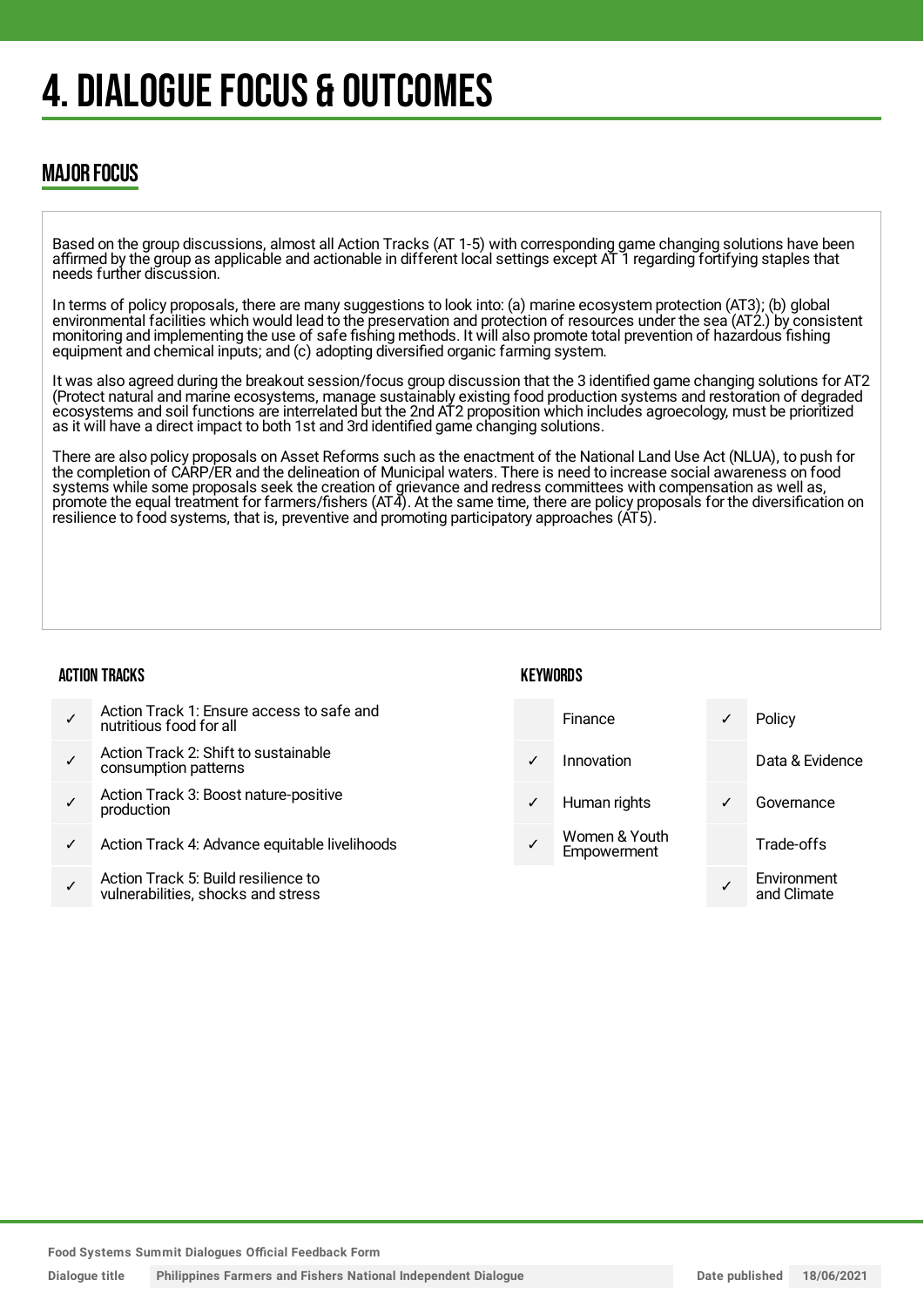### MAIN FINDINGS

In terms of priorities, the groups have identified AT3 (3.2), AT2, AT1. prioritize number 1. A lot of discussions on AT4. Land reform – access to land (farmers as beneficiary), access to capacity building, capital, fair market (especially women), direct funds to FOs not via LGU, representation of farmers/fishers in policy making bodies, reduction of control of market especially on prices.

For policy/programme, the group proposed the following: Under AT 3, the institutional global environmental policy at each province, monitoring system, community involvement, education and campaign. It also proposed for the creation of monitoring team involving fisherfolks and farmers that will supervise and observe good agricultural practices per municipal/provincial level. Under AT 2, organic way of farming, information drive promoting local products/food safety, review trade policies on importation (rice tarrification) including food packaging. Under AT 4. strengthen micro entrepreneurs (talipapa) oversight committee. Under AT 5, the curator mentioned the active participation of multi-stakeholders in budgeting and monitoring disasters programs and environmental projects.

In terms of actions to follow through, first is to continue this independent dialogue regularly with a system to follow-up post NID activities. Secondly, to look into the establishment of monitoring teams at the provincial level. There are also concrete suggestions from the group like the need to craft Magna Carta for Small Scale producers, extend food assistance for the babies and senior citizens during disasters and even the proper use of funds like the PCIC funds which should not be diverted to other uses (i.e., COVID operations)

**KEYWORDS** 

#### ACTION TRACKS

- ✓ Action Track 1: Ensure access to safe and nutritious food for all
- ✓ Action Track 2: Shift to sustainable consumption patterns
- ✓ Action Track 3: Boost nature-positive production
- Action Track 4: Advance equitable livelihoods

Action Track 5: Build resilience to vulnerabilities, shocks and stress

|              | Finance                      | ✓ | Policy                     |
|--------------|------------------------------|---|----------------------------|
|              | Innovation                   |   | Data & Evidence            |
| $\checkmark$ | Human rights                 |   | Governance                 |
|              | Women & Youth<br>Empowerment |   | Trade-offs                 |
|              |                              |   | Environment<br>and Climate |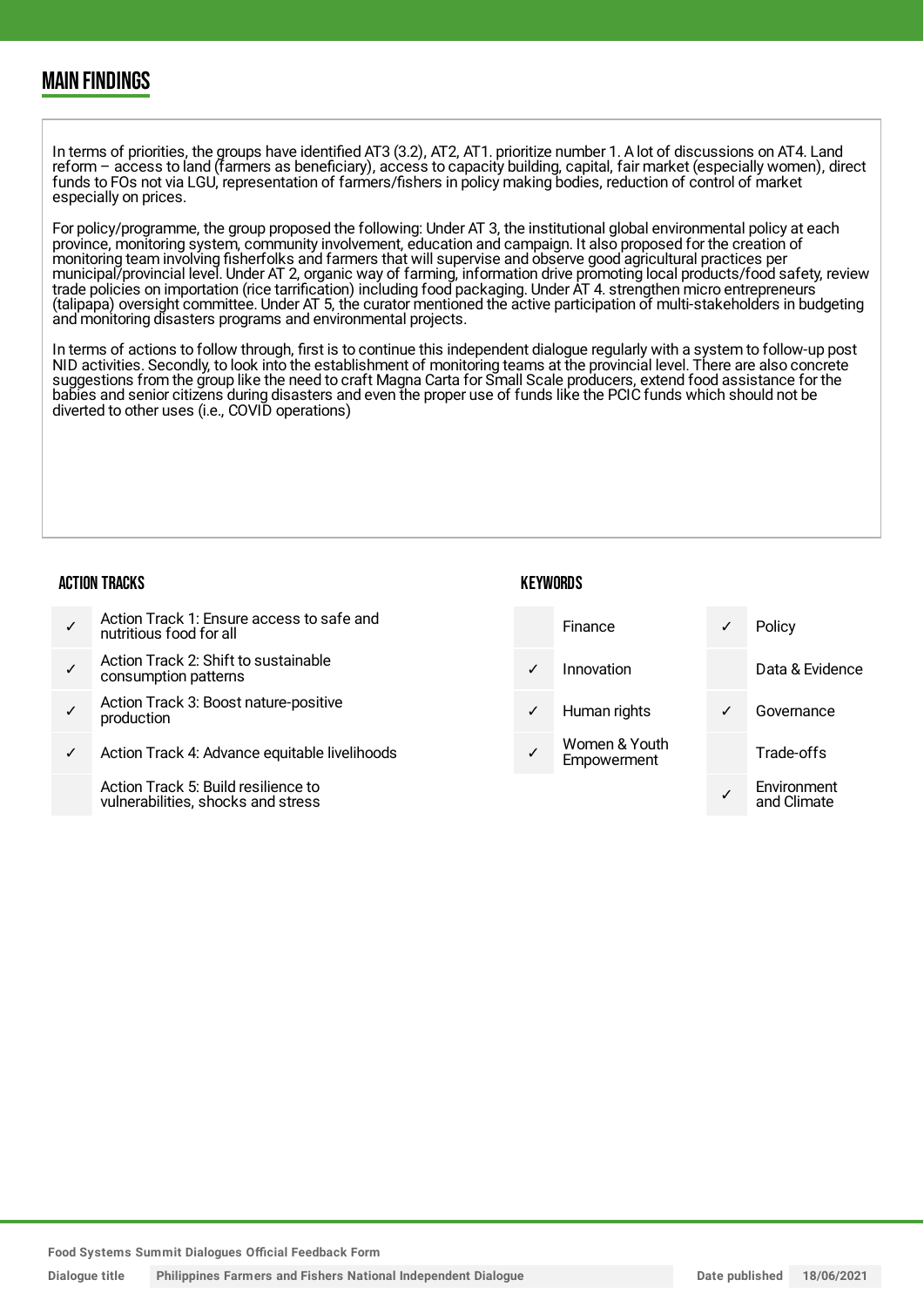### OUTCOMESFOR EACH DISCUSSION TOPIC

In this first Independent Dialogue on FSS of Philippine farmers and Fishers, a number of propositions were put forward. All Action Tracks (AT 1-5) along with corresponding game changing solutions have been affirmed by the group except in AT 1 regarding fortifying staples that needs further discussion. He presented the key point shared.

In terms of policy proposals, there are many suggestions to look into: (a) marine ecosystem protection (AT3); (b) global environmental facilities which would lead to the preservation of resources under the sea (AT2.); and (c) Adopt diversified organic farming system. There are also policy proposals on Asset Reforms such as the enactment of the National Land Use Act (NLUA), to push for the completion of CARP/ER and the delineation of Municipal waters. There is need to increase social awareness on food systems and some proposals for the creation of grievance and redress committees with compensation as well as, to seek equal treatment for farmers/fishers, agrarian reform (AT4). At the same time, there are policy proposals for the diversification on resilience to food systems, that is, preventive and promoting participatory approaches (AT5)

#### ACTION TRACKS

- ✓ Action Track 1: Ensure access to safe and nutritious food for all
- ✓ Action Track 2: Shift to sustainable consumption patterns
- ✓ Action Track 3: Boost nature-positive production
- Action Track 4: Advance equitable livelihoods
- ✓ Action Track 5: Build resilience to vulnerabilities, shocks and stress

#### **KEYWORDS**



**Food Systems Summit Dialogues Official Feedback Form**

**Dialogue title Philippines Farmers and Fishers National Independent Dialogue Date published 18/06/2021**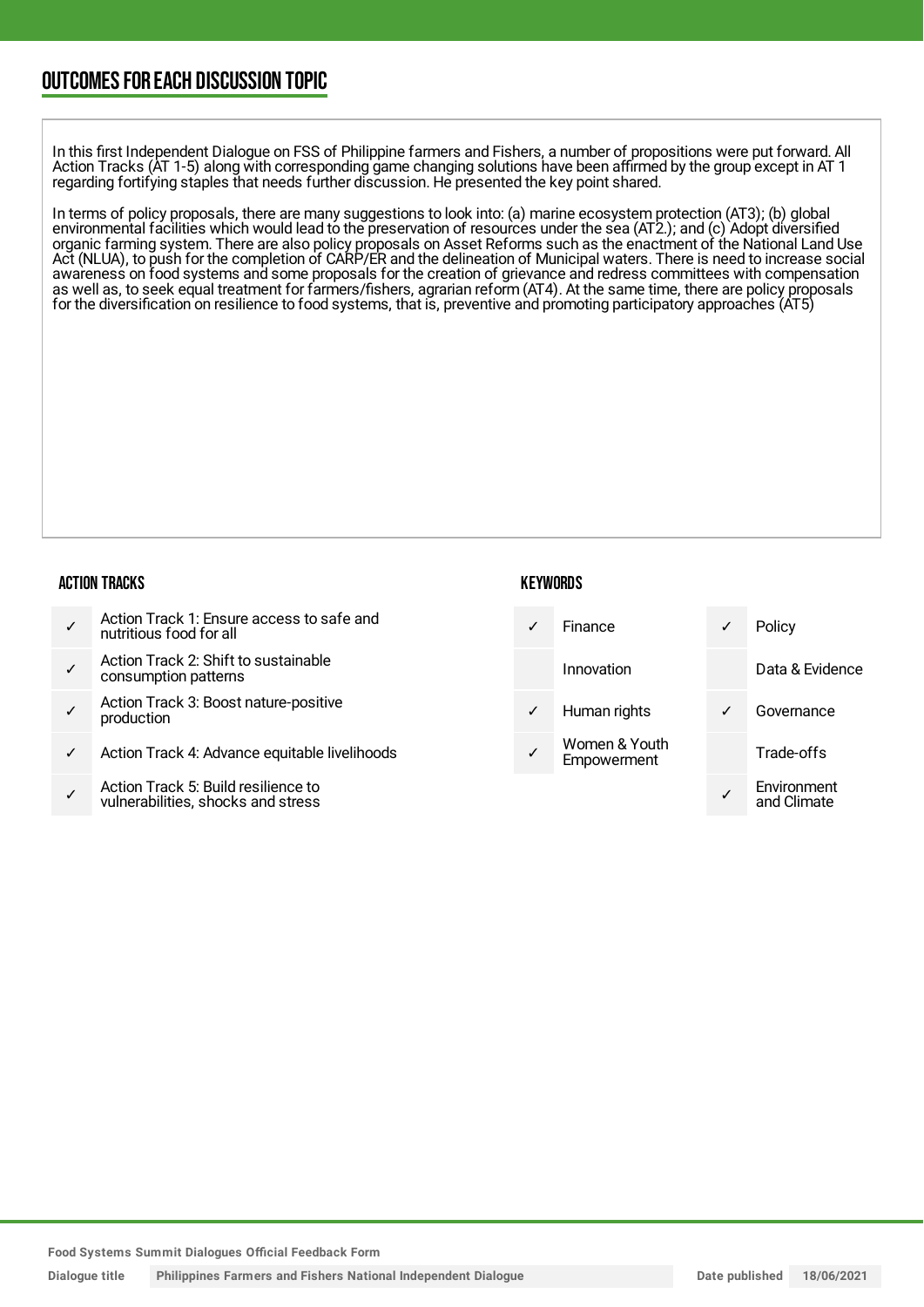### AREAS OF DIVERGENCE

There was one area of divergence where participants had opposing views on "Fortifying Staples" under Action Track 1. Two perspective, one is that to allow fortifying staple to ensure healthier intake of food. However, another perspective disagrees on fortifying, arguing that the vitamins and minerals needed by our body should be grown naturally. These needs further debate and exploration but time was limited. The participants agreed to continue the discussion within their constituents and will be a topic in the succeeding Independent Dialogues.

#### ACTION TRACKS

| Action Track 1: Ensure access to safe and<br>nutritious food for all      | Finance                      | Policy                     |
|---------------------------------------------------------------------------|------------------------------|----------------------------|
| Action Track 2: Shift to sustainable<br>consumption patterns              | Innovation                   | Data & Evidence            |
| Action Track 3: Boost nature-positive<br>production                       | Human rights                 | Governance                 |
| Action Track 4: Advance equitable livelihoods                             | Women & Youth<br>Empowerment | Trade-offs                 |
| Action Track 5: Build resilience to<br>vulnerabilities, shocks and stress |                              | Environment<br>and Climate |

**KEYWORDS**